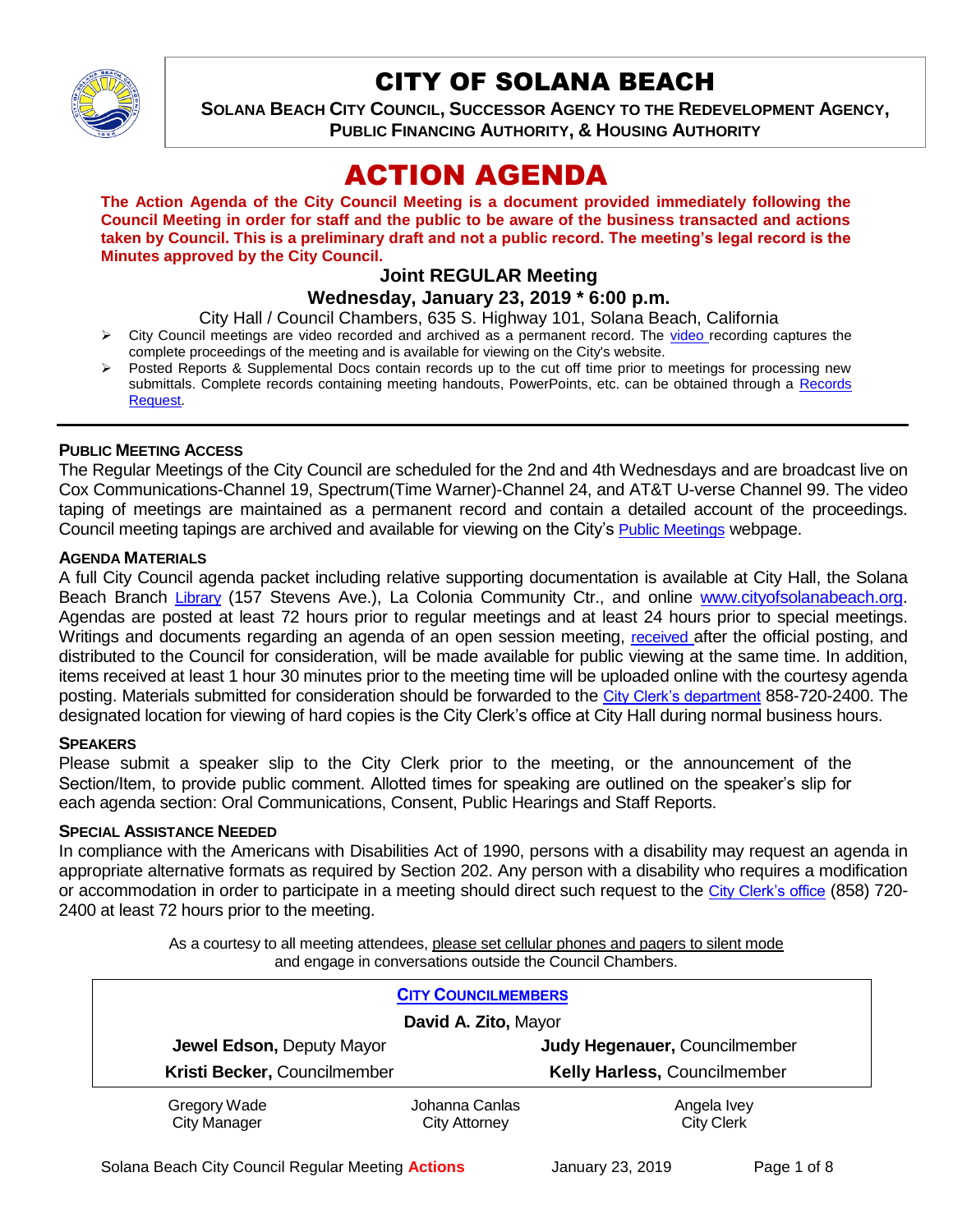#### SPEAKERS:

Please submit your speaker slip to the City Clerk prior to the meeting or the announcement of the Item. Allotted times for speaking are outlined on the speaker's slip for Oral Communications, Consent, Public Hearings and Staff Reports.

#### READING OF ORDINANCES AND RESOLUTIONS:

Pursuant to [Solana Beach Municipal Code](mailto:https://www.codepublishing.com/CA/SolanaBeach/) Section 2.04.460, at the time of introduction or adoption of an ordinance or adoption of a resolution, the same shall not be read in full unless after the reading of the title, further reading is requested by a member of the Council. If any Councilmember so requests, the ordinance or resolution shall be read in full. In the absence of such a request, this section shall constitute a waiver by the council of such reading.

# **CALL TO ORDER AND ROLL CALL:**

**CLOSED SESSION REPORT:** (when applicable)

# **FLAG SALUTE:**

#### **APPROVAL OF AGENDA: COUNCIL ACTION: Approved 5/0**

**PRESENTATIONS:** Ceremonial items that do not contain in-depth discussion and no action/direction.

SANDAG

# **ORAL COMMUNICATIONS:**

This portion of the agenda provides an opportunity for members of the public to address the City Council on items relating to City business and not appearing on today's agenda by submitting a speaker slip (located on the back table) to the City Clerk. Comments relating to items on this evening's agenda are taken at the time the items are heard. Pursuant to the Brown Act, no action shall be taken by the City Council on public comment items. Council may refer items to the City Manager for placement on a future agenda. The maximum time allotted for each presentation is THREE MINUTES (SBMC 2.04.190). Please be aware of the timer light on the Council Dais.

# **COUNCIL COMMUNITY ANNOUNCEMENTS / COMMENTARY:**

*An opportunity for City Council to make brief announcements or report on their activities. These items are not agendized for official City business with no action or substantive discussion.* 

# **A. CONSENT CALENDAR:** (Action Items) (A.1. - A.4.)

Items listed on the Consent Calendar are to be acted in a single action of the City Council unless pulled for discussion. Any member of the public may address the City Council on an item of concern by submitting to the City Clerk a speaker slip (located on the back table) before the Consent Calendar is addressed. Those items removed from the Consent Calendar by a member of the Council will be trailed to the end of the agenda, while Consent Calendar items removed by the public will be discussed immediately after approval of the Consent Calendar.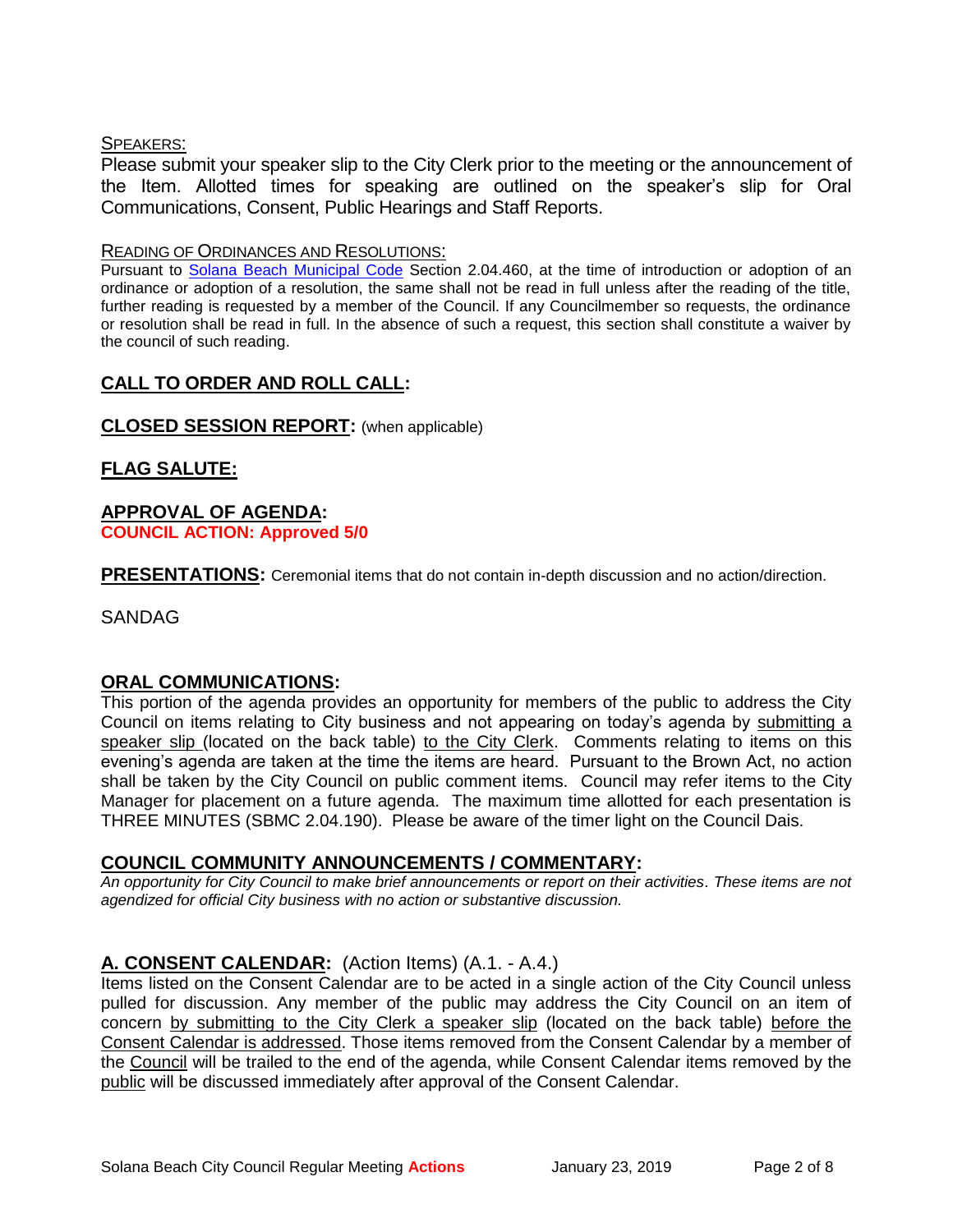# **A.1. Minutes of the City Council.**

Recommendation: That the City Council

1. Approve the Minutes of the City Council Meetings held October 24, 2018.

Approved Minutes [http://www.ci.solana-beach.ca.us/index.asp?SEC=F0F1200D-21C6-4A88-8AE1-0BC07C1A81A7&Type=B\\_BASIC](http://www.ci.solana-beach.ca.us/index.asp?SEC=F0F1200D-21C6-4A88-8AE1-0BC07C1A81A7&Type=B_BASIC) **COUNCIL ACTION: Approved 5/0**

# **A.2. Register Of Demands.** (File 0300-30)

Recommendation: That the City Council

1. Ratify the list of demands for December 15, 2018 – January 4, 2019.

#### [Item A.2. Report \(click here\)](https://solanabeach.govoffice3.com/vertical/Sites/%7B840804C2-F869-4904-9AE3-720581350CE7%7D/uploads/Item_A.2._Report_(click_here)_01-23-19_-_O.pdf)

*Posted Reports & Supplemental Docs contain records up to the cut off time, prior to the start of the meeting, for processing new submittals. The final official record containing handouts, PowerPoints, etc. can be obtained through a Records Request to the City Clerk's Office.* **COUNCIL ACTION: Approved 5/0**

#### **A.3. General Fund Adopted Budget for Fiscal Year 2018-2019 Changes.** (File 0330-30)

Recommendation: That the City Council

1. Receive the report listing changes made to the Fiscal Year 2018-2019 General Fund Adopted Budget.

#### [Item A.3. Report \(click here\)](https://solanabeach.govoffice3.com/vertical/Sites/%7B840804C2-F869-4904-9AE3-720581350CE7%7D/uploads/Item_A.3._Report_(click_here)_01-23-19_-_O.pdf)

*Posted Reports & Supplemental Docs contain records up to the cut off time, prior to the start of the meeting, for processing new submittals. The final official record containing handouts, PowerPoints, etc. can be obtained through a Records Request to the City Clerk's Office.* **COUNCIL ACTION: Approved 5/0**

#### **A.4. 2018 Street Maintenance & Repair Project.** (File 0820-80)

Recommendation: That the City Council

#### 1. Adopt **Resolution 2019-005**:

- a. Authorizing the City Council to accept, as complete, the 2018 Street Maintenance & Repair Project, Bid No. 2018-03, performed by PAL General Engineering.
- b. Authorizing the City Clerk to file a Notice of Completion.

[Item A.4. Report \(click here\)](https://solanabeach.govoffice3.com/vertical/Sites/%7B840804C2-F869-4904-9AE3-720581350CE7%7D/uploads/Item_A.4._Report_(click_here)_01-23-19_-_O.pdf) 

*Posted Reports & Supplemental Docs contain records up to the cut off time, prior to the start of the meeting, for processing new submittals. The final official record containing handouts, PowerPoints, etc. can be obtained through a Records Request to the City Clerk's Office.* **COUNCIL ACTION: Approved 5/0**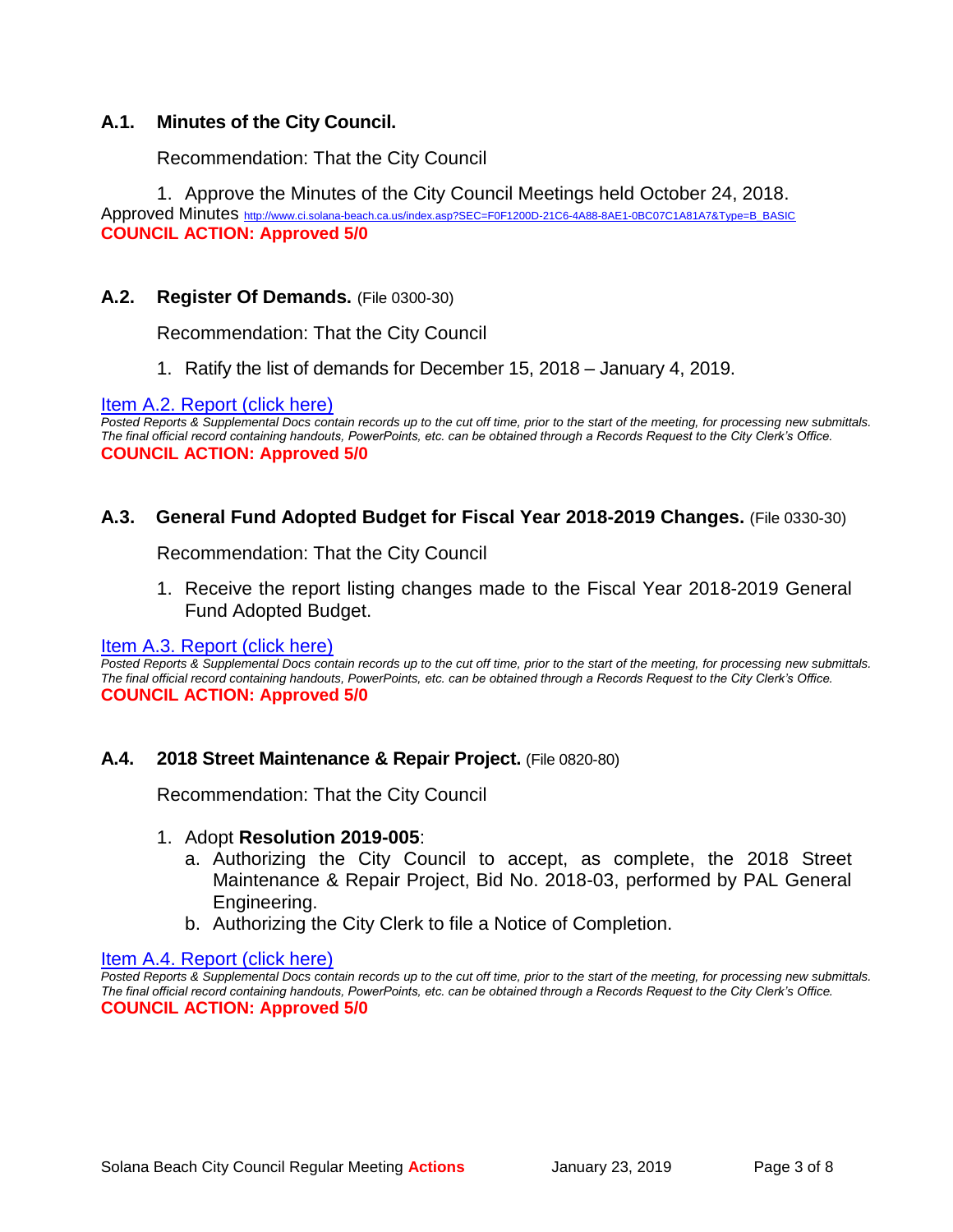# **C. STAFF REPORTS**: (C.1.)

*Submit speaker slips to the City Clerk.*

#### **C.1. Comprehensive Annual Financial Report (CAFR) Fiscal Year 2017-2018** (File 0310-22)

Recommendation: That the City Council

- 1. Accept and file the City of Solana Beach Comprehensive Annual Financial Report (CAFR) for the fiscal year July 1, 2017 – June 30, 2018.
- 2. Accept and file the Communication of Internal Control Related Matters Identified in an Audit letter.
- 3. Accept and file the Independent Accountants' Report on Agreed-Upon Procedures Applied to Appropriations Limit Worksheets letter.
- 4. Accept and file The Auditor's Communication with those Charged with Governance letter.

#### [Item C.1. Report](https://solanabeach.govoffice3.com/vertical/Sites/%7B840804C2-F869-4904-9AE3-720581350CE7%7D/uploads/Item_C.1._Report_(click_here)_01-23-19_-_O.pdf) (click here)

[Staff Report Update #1 \(updated 1-23 at 411pm\)](https://solanabeach.govoffice3.com/vertical/Sites/%7B840804C2-F869-4904-9AE3-720581350CE7%7D/uploads/Staff_Report_Update_1-O.pdf)

*Posted Reports & Supplemental Docs contain records up to the cut off time, prior to the start of the meeting, for processing new submittals. The final official record containing handouts, PowerPoints, etc. can be obtained through a Records Request to the City Clerk's Office.* **COUNCIL ACTION: Approved 5/0 to accept filing.** 

# **B. PUBLIC HEARINGS:** (B.1. – B.2.)

This portion of the agenda provides citizens an opportunity to express their views on a specific issue as required by law after proper noticing by submitting a speaker slip (located on the back table) to the City Clerk. After considering all of the evidence, including written materials and oral testimony, the City Council must make a decision supported by findings and the findings must be supported by substantial evidence in the record. An applicant or designee(s) for a private development/business project, for which the public hearing is being held, is allotted a total of fifteen minutes to speak, as per SBMC 2.04.210. A portion of the fifteen minutes may be saved to respond to those who speak in opposition. All other speakers have three minutes each. Please be aware of the timer light on the Council Dais.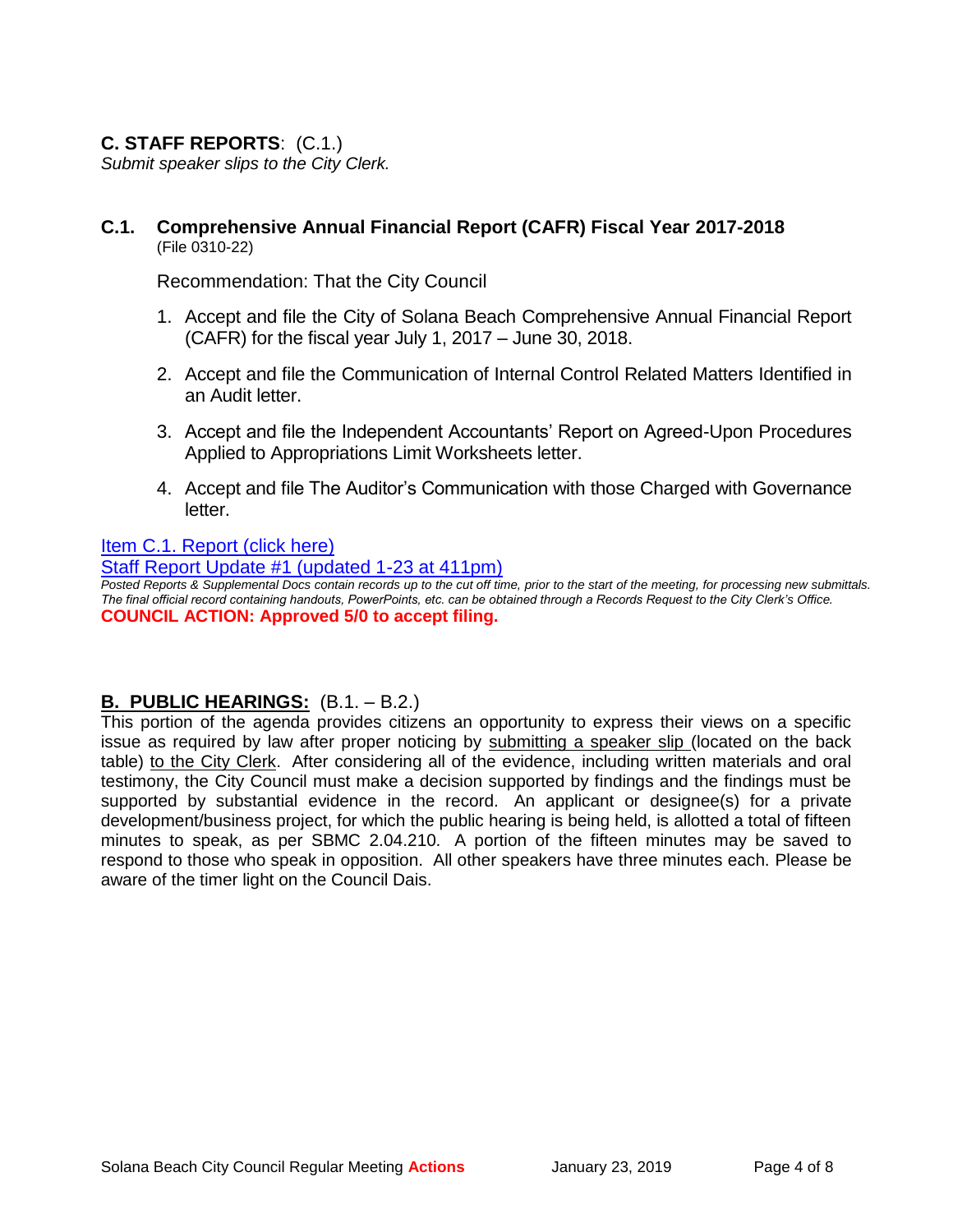# **B.1. Public Hearing: 214 S. Rios, Applicant: Melinda Lou Kelley, Case 17-17-21, APN: 298-072-31.** (File 0600-40)

The proposed project meets the minimum zoning requirements under the SBMC, may be found to be consistent with the General Plan and may be found, as conditioned, to meet the discretionary findings required as discussed in this report to approve a DRP and administratively issue a SDP. Therefore, Staff recommends that the City Council:

- 1. Conduct the Public Hearing: Open the Public Hearing, Report Council Disclosures, Receive Public Testimony, and Close the Public Hearing.
- 2. Find the project exempt from the California Environmental Quality Act pursuant to Section 15303 and 15305 of the State CEQA Guidelines;
- 3. If the City Council makes the requisite findings and approves the project, adopt Resolution 2019-002 conditionally approving a DRP and an SDP to construct a new accessory dwelling unit on a lot with an existing single-family residence and perform associated site improvements 214 S. Rios Avenue, Solana Beach; and
- 4. Consider adoption of **Resolution 2019-003** approving that the portion of the public street right-of-way described and shown on Exhibits A and B of Resolution 2019- 003 shall be vacated and authorizing the City Clerk to certify a copy of this resolution and have it recorded at the County of San Diego Recorder in accordance with Section 8325 of the Streets and Highway Code.

[Item B.1. Report \(click here\)](https://solanabeach.govoffice3.com/vertical/Sites/%7B840804C2-F869-4904-9AE3-720581350CE7%7D/uploads/Item_B.1._Report_(click_here)_01-23-19_-_O.pdf) 

*Posted Reports & Supplemental Docs contain records up to the cut off time, prior to the start of the meeting, for processing new submittals. The final official record containing handouts, PowerPoints, etc. can be obtained through a Records Request to the City Clerk's Office.* **COUNCIL ACTION: Approved 5/0 to close the public hearing. COUNCIL ACTION: Approved 5/0 with modifications**

#### **B.2. Public Hearing: 329 S. Rios Ave., Applicant: Matthew Stoyka, Case 17-18-31.**  (File 0600-40)

The proposed project meets the minimum zoning requirements under the SBMC, may be found to be consistent with the General Plan and may be found, as conditioned, to meet the discretionary findings required as discussed in this report to approve a DRP/SDP modification. Therefore, Staff recommends that the City Council:

- 1. Conduct the Public Hearing: Open the Public Hearing, Report Council Disclosures, Receive Public Testimony, and Close the Public Hearing.
- 2. Find the project exempt from the California Environmental Quality Act pursuant to Section 15303 of the State CEQA Guidelines; and
- 3. If the City Council makes the requisite findings and approves the project, adopt **Resolution 2019-010** conditionally approving a DRP/SDP modification to allow for a 13 square foot addition to the second story of the primary residence and to add 168 square feet to the detached guest house and convert it to an Accessory Dwelling Unit (ADU) at 329 S. Rios Avenue.

[Item B.2. Report \(click here\)](https://solanabeach.govoffice3.com/vertical/Sites/%7B840804C2-F869-4904-9AE3-720581350CE7%7D/uploads/Item_B.2._Report_(click_here)_01-23-19_-_O.pdf) 

*Posted Reports & Supplemental Docs contain records up to the cut off time, prior to the start of the meeting, for processing new submittals. The final official record containing handouts, PowerPoints, etc. can be obtained through a Records Request to the City Clerk's Office.* **COUNCIL ACTION: Approved 5/0 to close the public hearing. COUNCIL ACTION: Approved 5/0 wit modifications**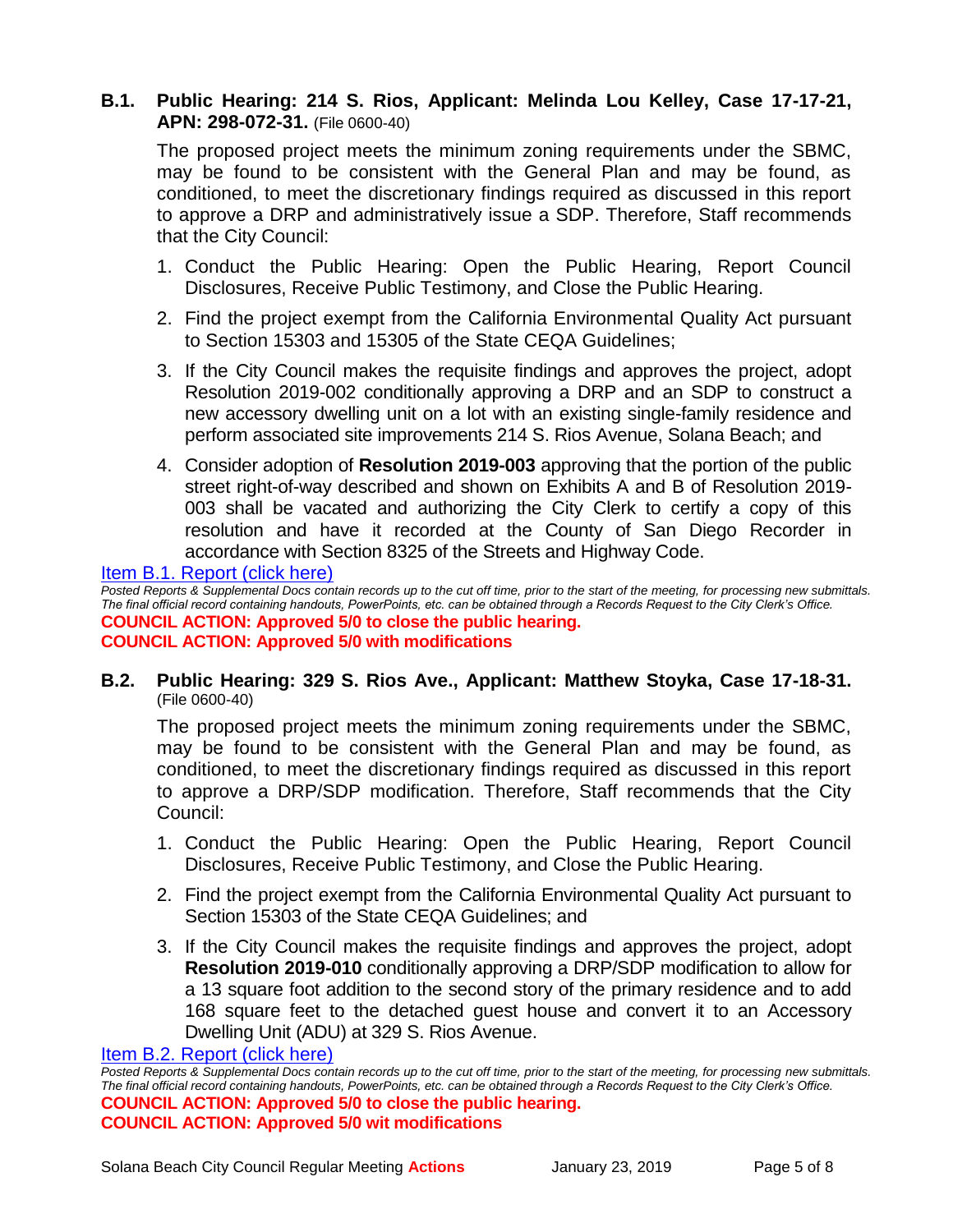**C. STAFF REPORTS**: (C.2. - C.3.) *Submit speaker slips to the City Clerk.*

# **C.2. 2019 Annual Citizen Commission Appointments.** (File 0120-06)

Recommendation: That the City Council

- 1. Appoint three (3) members to the **Budget and Finance** Commission nominated/appointed by *individual* Councilmembers (Zito, Edson, and Hegenauer) for two-year terms. **COUNCIL ACTION: Approved 5/0** to appoint Jeff Lyle (Edson), Ed Murphy (Zito), Jolene Koester (Hegenauer)
- 2. Appoint four (4) members to the **Climate Action** Commission nominated/appointed by *Council-at-large for the following positions*: a. Two (2) *Resident* appointments for two-year terms. **COUNCIL ACTION: Approved 5/0** to appoint Patricia Larchet and Peter Zahn.
	- b. One (1) *Professional* appointment for member of the environmental and/or scientific community (*resident or non-resident*) for a two-year term. **COUNCIL ACTION: Approved 5/0** to appoint Chester Koblinsky.
	- c. One (1) *Councilmember* appointment OR resident or professional, as determined by Council for a two-year term. **COUNCIL ACTION: Approved 5/0** to appoint Judy Hegenauer.
- 3. Appoint four (4) members to the **Parks and Recreation** Commission nominated/appointed by *Council-at-large* for two-year terms. **COUNCIL ACTION: Approved 5/0** to appoint Sagary Krulce.
- 4. Appoint four (4) members to the **Public Arts** Commission nominated/appointed by *Council-at-large* for the following positions/terms: a. Three (3) vacancies for two-year terms. **COUNCIL ACTION: Approved 5/0** to appoint Deborah Sweet. b. One (1) vacancy for a one-year term.
- 5. Appoint three (3) members to the **View Assessment** Commission nominated/ appointed by *individual Councilmembers* (Zito, Edson and Becker) for two-year terms.

**COUNCIL ACTION: Approved 5/0** to appoint Jill Morris (Edson), Dean Pasko (Hegenauer), Matthew Cohen (Becker).

[Item C.2. Report \(click here\)](https://solanabeach.govoffice3.com/vertical/Sites/%7B840804C2-F869-4904-9AE3-720581350CE7%7D/uploads/Item_C.2._Report_(click_here)_01-23-19_-_O.pdf) 

[Staff Report Update #1 \(updated 1-23 at 450pm\)](https://solanabeach.govoffice3.com/vertical/Sites/%7B840804C2-F869-4904-9AE3-720581350CE7%7D/uploads/C.2._Staff_Report_Update_1-O.pdf)

[Item C.2. Supplemental Docs \(updated 1-23-19 335pm\)](https://solanabeach.govoffice3.com/vertical/Sites/%7B840804C2-F869-4904-9AE3-720581350CE7%7D/uploads/Item_C.2._Supplemental_Docs_(updated_1-23-19)_-_330pm.pdf)

*Posted Reports & Supplemental Docs contain records up to the cut off time, prior to the start of the meeting, for processing new submittals. The final official record containing handouts, PowerPoints, etc. can be obtained through a Records Request to the City Clerk's Office.* Council Direction: Vacancies will be re-noticed for a new application period with a firm deadline date. Late applications will NOT be accepted for appointment consideration, but will be filed for noticing of future vacancies.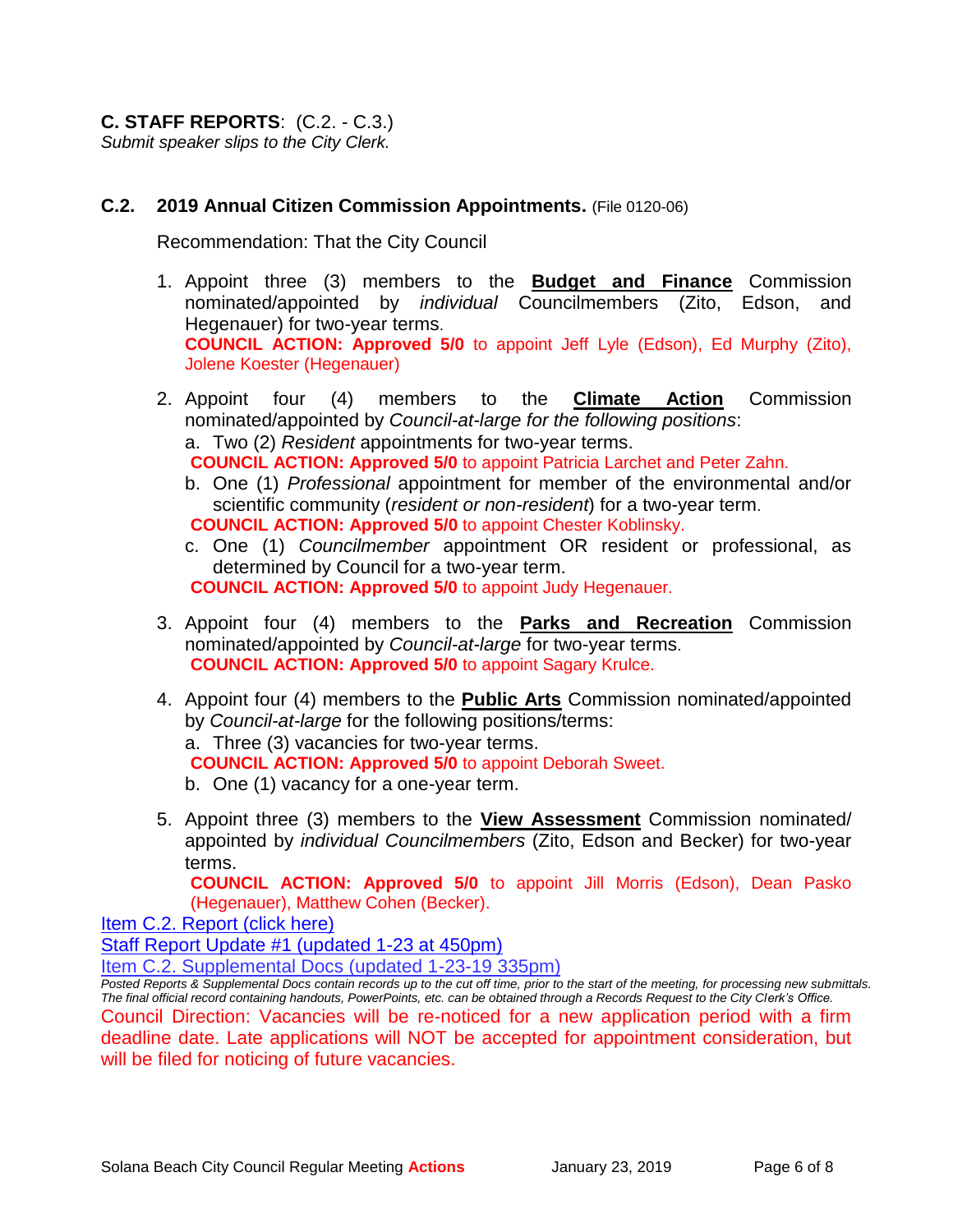# **C.3. Introduce (1st Reading) Ordinance 498 adopting Official City Insignia for the Solana Energy Alliance (SEA)** (File 1010-40)

Recommendation: That the City Council

1. Introduce **Ordinance 498**, amending the Solana Beach Municipal Code (SBMC) Section 1.08.010, to include the official insignia for the Solana Energy Alliance.

#### [Item C.3. Report \(click here\)](https://solanabeach.govoffice3.com/vertical/Sites/%7B840804C2-F869-4904-9AE3-720581350CE7%7D/uploads/Item_C.3._Report_(click_here)_01-23-19_-_O.pdf)

*Posted Reports & Supplemental Docs contain records up to the cut off time, prior to the start of the meeting, for processing new submittals. The final official record containing handouts, PowerPoints, etc. can be obtained through a Records Request to the City Clerk's Office.* **COUNCIL ACTION: Approved 5/0**

#### **WORK PLAN COMMENTS:**

*Adopted June 13, 2018*

### **COMPENSATION & REIMBURSEMENT DISCLOSURE:**

GC: Article 2.3. Compensation: 53232.3. (a) Reimbursable expenses shall include, but not be limited to, meals, lodging, and travel. 53232.3 (d) Members of a legislative body shall provide brief reports on meetings attended at the expense of the local agency at the next regular meeting of the legislative body.

#### **COUNCIL COMMITTEE REPORTS:** [Council Committees](https://www.ci.solana-beach.ca.us/index.asp?SEC=584E1192-3850-46EA-B977-088AC3E81E0D&Type=B_BASIC)

#### **REGIONAL COMMITTEES: (outside agencies, appointed by this Council)**

- a. City Selection Committee (meets twice a year) Primary-Edson, Alternate-Zito
- b. County Service Area 17: Primary- Harless, Alternate-Edson
- c. Escondido Creek Watershed Authority: Becker /Staff (no alternate).
- d. League of Ca. Cities' San Diego County Executive Committee: Primary-Becker, Alternate-Harless and any subcommittees.
- e. League of Ca. Cities' Local Legislative Committee: Primary-Harless, Alternate-Becker
- f. League of Ca. Cities' Coastal Cities Issues Group (CCIG): Primary-Becker, Alternate-Harless
- g. North County Dispatch JPA: Primary-Harless, Alternate-Becker
- h. North County Transit District: Primary-Edson, Alternate-Becker
- i. Regional Solid Waste Association (RSWA): Primary-Hegenauer, Alternate-Becker
- j. SANDAG: Primary-Zito, 1<sup>st</sup> Alternate-Edson, 2<sup>nd</sup> Alternate-Becker, and any subcommittees.
- k. SANDAG Shoreline Preservation Committee: Primary-Hegenauer, Alternate-Zito
- l. San Dieguito River Valley JPA: Primary-Hegenauer, Alternate-Zito
- m. San Elijo JPA: Primary-Zito, Primary-Becker, Alternate-City Manager
- n. 22<sup>nd</sup> Agricultural District Association Community Relations Committee: Primary-Edson, Primary-Harless

#### **STANDING COMMITTEES: (All Primary Members)** *(Permanent Committees)*

- a. Business Liaison Committee Zito, Edson
- b. Fire Dept. Management Governance & Organizational Evaluation Harless, Hegenauer
- c. Highway 101 / Cedros Ave. Development Committee Edson, Becker
- d. Parks and Recreation Committee Zito, Harless
- e. Public Arts Committee Edson, Hegenauer
- f. School Relations Committee Hegenauer, Harless
- g. Solana Beach-Del Mar Relations Committee Zito, Edson

# **ADJOURN:**